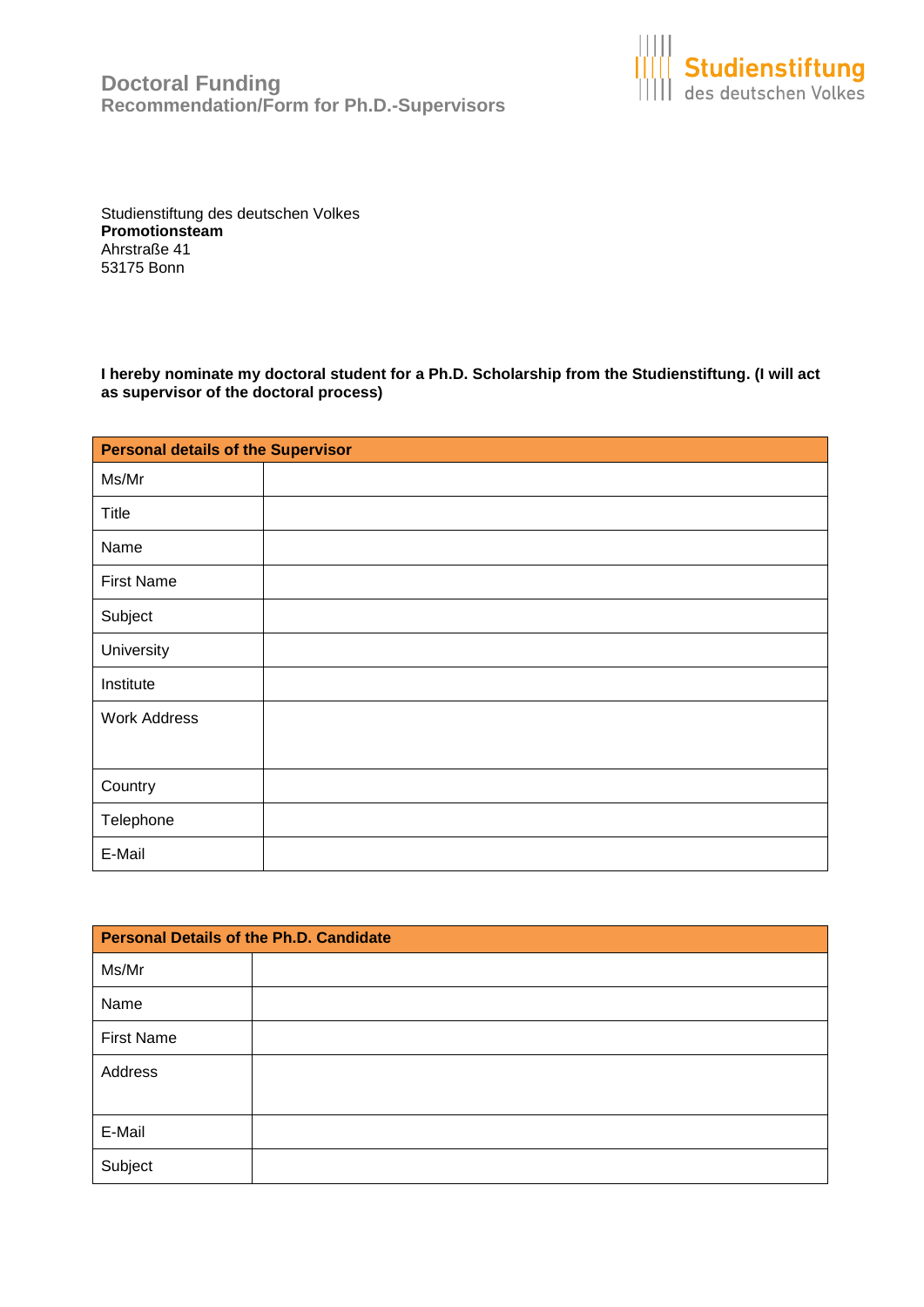

# **1. Personal Details of the Ph.D. Candidate**

#### **Name, First Name:**

How do you know the applicant (e.g. Supervision of academic work; meeting at an academic conference)?

#### **Qualifications**

How do you rate the applicant according to the following criteria: Critical ability and judgement; ability to solve academic problems; knowledge and understanding of subject; ability to see his/her work in wider contexts; management of time and resources; social competence and team skills; social engagement.

What particular characteristics does the candidate possess? What makes him/her stand out from the group of doctoral students you have supervised to date?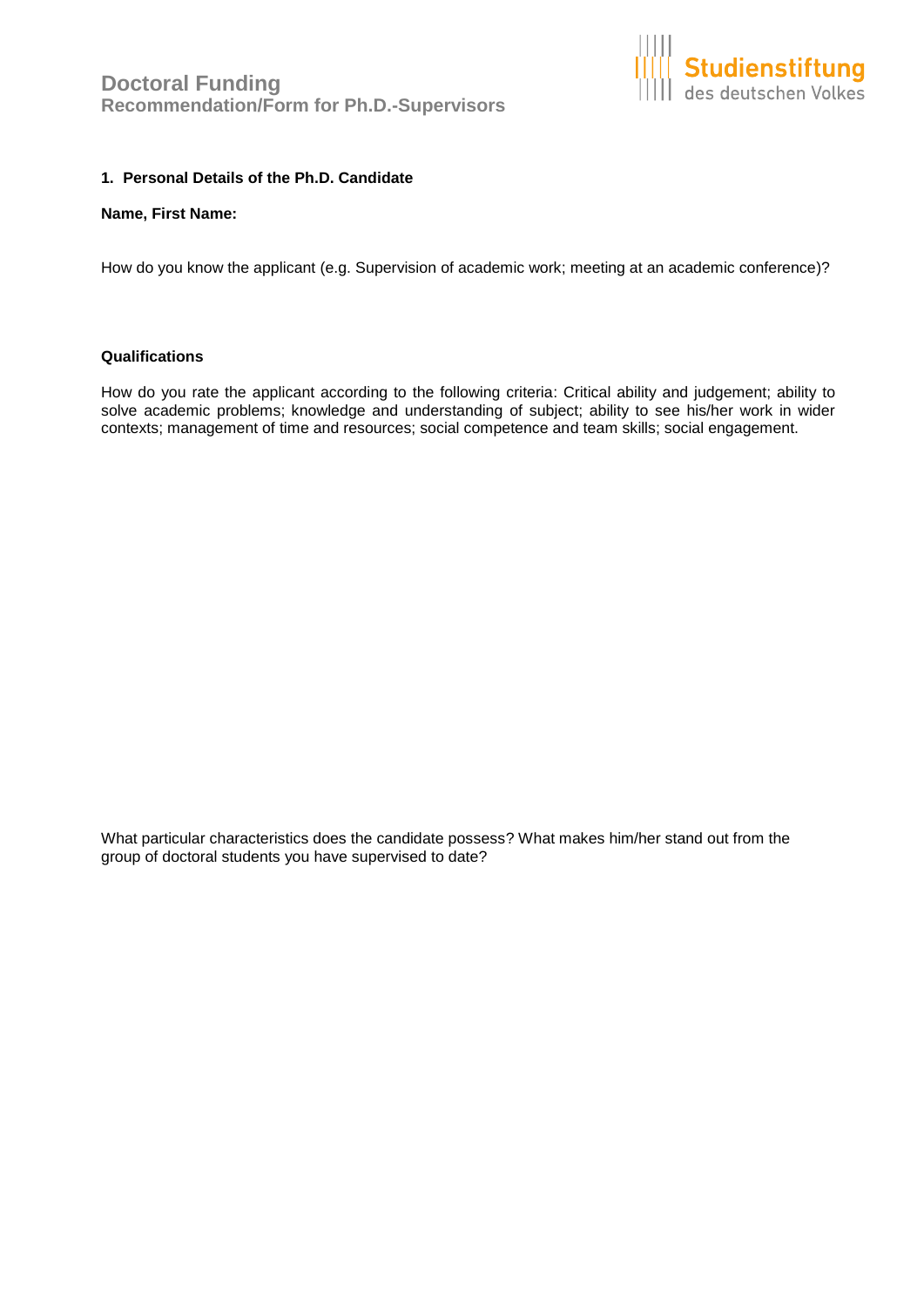

# **2. Information regarding the Ph.D. project**

Working title of the dissertation:

How do you rate the Ph.D. project with regard to the following factors: Innovation, methodological sophistication; academic / practical significance?

#### **3. Information regarding the Provision of Supervision**

Who is primarily responsible for supervising the project?

Are there any aspects of the project, methodological or with regard to content (e.g. in the case of a strongly interdisciplinary project), that require co-supervision by academic colleagues? Please provide the details of co-supervisors involved in the supervision of the project over an extended period of time (name, department or institute, role).

Please provide details of the planned supervision for this project (e.g. number of meetings, participation in a research seminar).

Are further measures planned in order to integrate the Ph.D. Candidate more fully in the academic community (e.g. within the framework of cooperation with other institutions, research trips etc.)?

Have you drawn up a formal supervision agreement with the Ph.D. Candidate? If so, please include a copy of the agreement with this form.